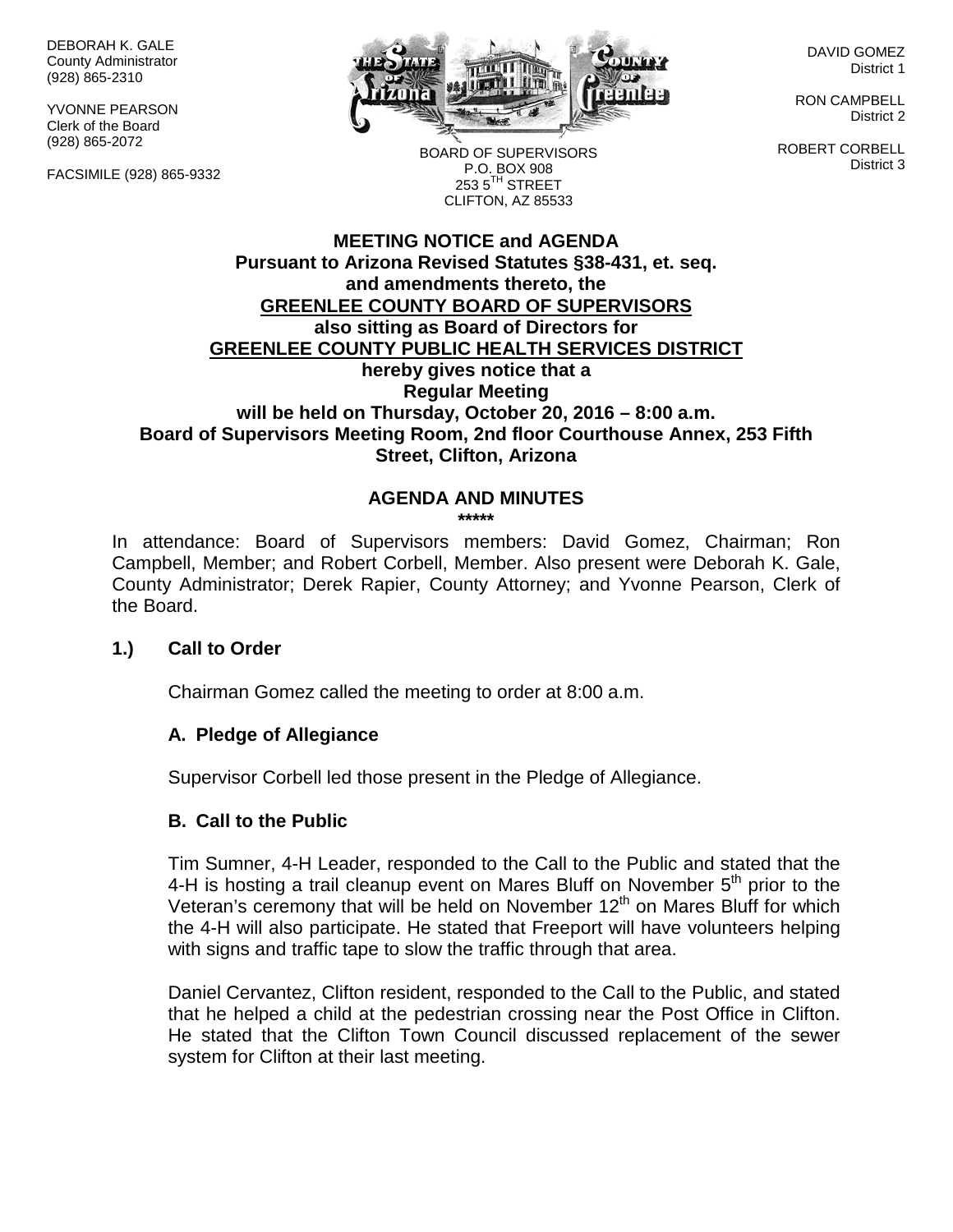- **2.) PUBLIC HEALTH SERVICES DISTRICT – the Board of Supervisors will convene as the Board of Directors of the Greenlee County Public Health Services District and will reconvene as the Board of Supervisors following consideration of these items:**
	- **A. Consent Agenda**
		- **1. Clerk of the Board: Consideration of approval of Public Health Services District expense warrants in excess of \$1,000.00**
		- **2. Health & Community Services Director: Consideration of approval of the Scope of Work for Greenlee County – Support towards Public Health Accreditation Preparation in an amount not to exceed \$44,034.00 to be paid with Preventative Health & Health Services Block Grant funds**

Upon motion by Supervisor Campbell, seconded by Supervisor Corbell, and carried unanimously, the Board approved the Public Health Services District Consent Agenda as presented.

**3.) Paulette LeBlanc, Gila Valley Small Business Women of the Year Committee**

#### **A. Presentation of Proclamation of National Women's Small Business Month**

In the absence of Ms. LeBlanc, Ms. Gale read a statement from Ms. LeBlanc thanking the Board for their support and acknowledgement of National Women's Small Business Month and that the Small Business Women of the Year award ceremony will be held on October  $27<sup>th</sup>$  at Eastern Arizona College. 14 business women have been nominated for the Woman of the Year Award with one finalist being from Greenlee County. Upon motion by Supervisor Campbell, seconded by Supervisor Corbell, and carried unanimously, the Board Proclaimed October 2016 as National Women's Small Business Month.

## **NATIONAL WOMEN'S SMALL BUSINESS MONTH October 2016**

## **Proclamation for the**

## **NATIONAL WOMEN'S SMALL BUSINESS MONTH**

WHEREAS, working women constitute 72 million, or almost half, of the nation's workforce and strive to serve their communities, their states and their nation in professional, civic and cultural capacities; and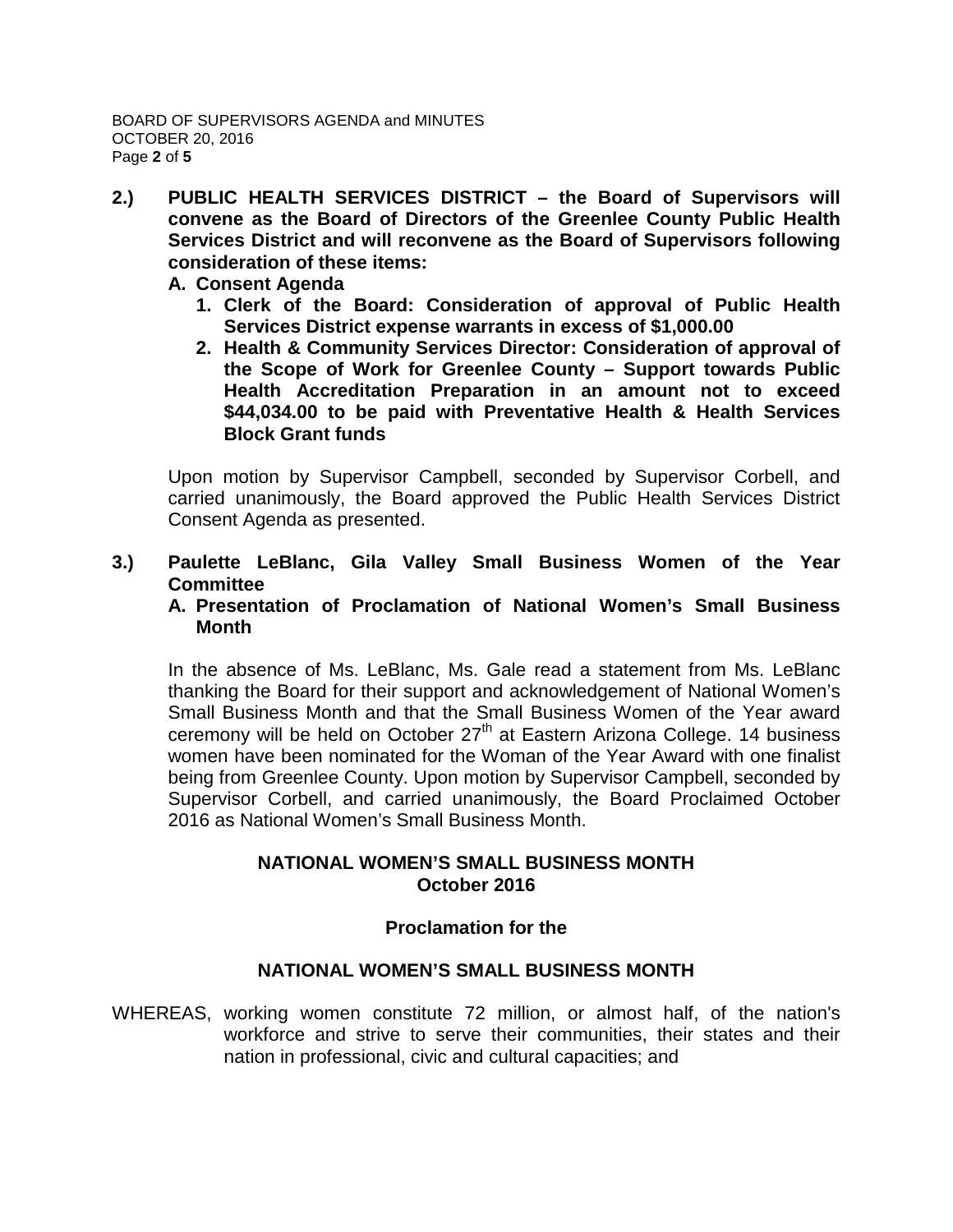BOARD OF SUPERVISORS AGENDA and MINUTES OCTOBER 20, 2016 Page **3** of **5**

- WHEREAS, women-owned businesses account for 30% percent of all U.S. business, generating \$1.9 trillion in sales and employing 9.2 million people; and
- WHEREAS, women owning small businesses should be applauded for their contributions to the workplace and the financial stability of their families especially during the economic downturn when more women have become their family's breadwinner; and
- WHEREAS, a central purpose of this month is to promote equity for all women and to help create better conditions for working women through the study and advocacy of social, educational and economic issues impacting women in the workplace; and
- WHEREAS, the Gila Valley Small Business Woman of the Year Committee recognizes women business owners in the Gila Valley through its 4th Annual Gila Valley Small Business Woman of the Year Award on October 27th.

Therefore, the Greenlee County Supervisors do hereby proclaim October 2016

# *NATIONAL WOMEN'S SMALL BUSINESS MONTH*

Passed and adopted this 20<sup>th</sup> day of October, 2016

GREENLEE COUNTY BOARD OF SUPERVISORS /s/ David Gomez, Chairman ATTEST: /s/ Yvonne Pearson, Clerk of the Board

## **4.) Ákos Kovach, Economic Development Coordinator A. Economic Development Planning Update**

Mr. Kovach updated the Board on the following:

- He attended the National Association of Development Organizations where the theme was geared to reaching out to Millennial's and  $5<sup>th</sup>$  &  $6<sup>th</sup>$ graders when planning economic development.
- The final draft of the Hotel Feasibility Study is now being proofed.
- The Rock n Roll Car Show in Duncan will be held on October  $22^{nd}$
- The Small Business Women award ceremony is on October  $27<sup>th</sup>$
- The Annual Color of Copper Event is on November  $5<sup>th</sup>$  &  $6<sup>th</sup>$
- The Clifton Haunted House is on October  $28<sup>th</sup>$  &  $29<sup>th</sup>$
- 3 Guns Team Shooting Event is on November  $5<sup>th</sup>$

# **5.) Kay Gale, County Administrator**

**A. County Supervisors Association (CSA) Legislative Proposals**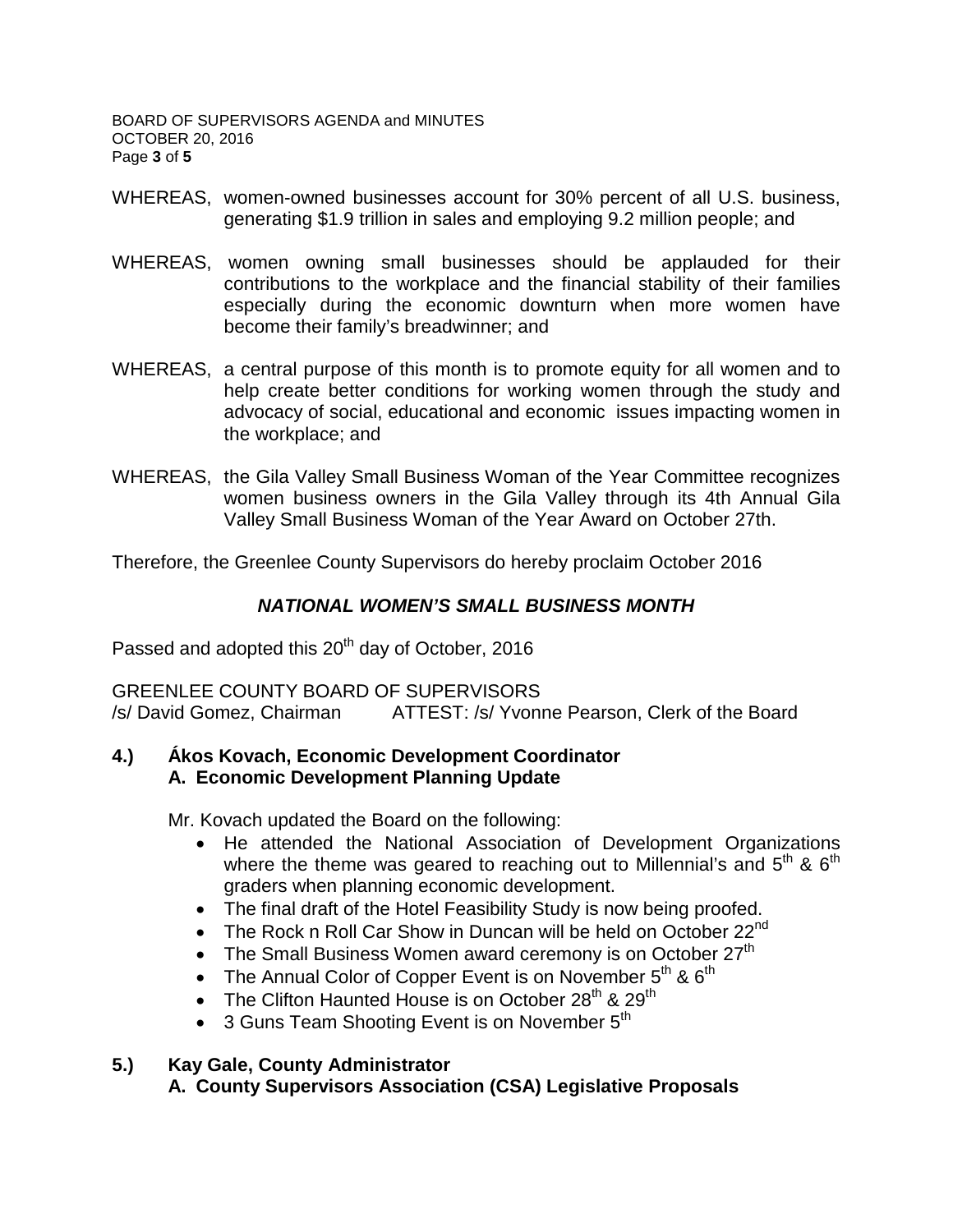Ms. Gale announced that Steve Peru, former Coconino County Manager, would be the moderator at the upcoming CSA Legislative Summit and that Senator Flake will be the keynote speaker. She reviewed the 21 legislative proposals that have been submitted by counties for consideration of the CSA Board for support.

## **B. County and State budget and legislative issues**

Ms. Gale stated that a plan for the Arizona Supreme Court Justices to hear Oral Arguments in Greenlee County is in the making. She also stated that the Workforce Investment office will be relocating due to the current DES Office closure. Plans are being made to make sure the DES maintains a presence in Greenlee County.

## **C. Calendar of Events**

The Calendar of Events was reviewed.

## **6.) Consent Agenda**

- **A. Clerk of the Board: Consideration of approval of minutes to previous meetings: 06/28/16; 10/04/16**
- **B. Clerk of the Board: Consideration of approval of expense warrants in excess of \$1,000.00 – Voucher 1030; 1031; 1032; 1033; 1035**
- **C. Chief Finance Officer: Consideration of approval of General Fund loans in the amount of \$25,334.64 to be reimbursed upon receipt of funds – Fund 139 - \$815.33; Fund 146 - \$981.18; Fund 159 - \$14.31; Fund 169 - \$220.55; Fund 195 - \$723.03; Fund 219 - \$21,580.24; Fund 237 - \$1,000.00**
- **D. Public Works Manager – Roads: Consideration of approval of Employee Transaction Form – F. Piña, Operations Tech II; D. French, Part time Landfill Attendant; B. Galvin, Part time Landfill Attendant**
- **E. County Sheriff: Consideration of approval of Employee Transaction Form: A. Quintino, Part time Control Room/Part time Detention Officer**
- **F. Public Works Manager – Facilities: Consideration of approval of Empire EM Solution Agreement for equipment maintenance on the 2015 140M Blade, 2016 908M Loader, and 2016 D5K2 Dozer**
- **G. County Sheriff: Consideration of approval of Governor's Office of Highway Safety Highway Safety Contract (STEP Enforcement Grant) for overtime**
- **H. Clerk of the Board: Acknowledge receipt of Governors Proclamation of 2016 General Election and authorize publication pursuant to Arizona Revised Statutes §16-214**

Upon motion by Supervisor Campbell, seconded by Supervisor Corbell, and carried unanimously, the Board approved the Consent Agenda as presented.